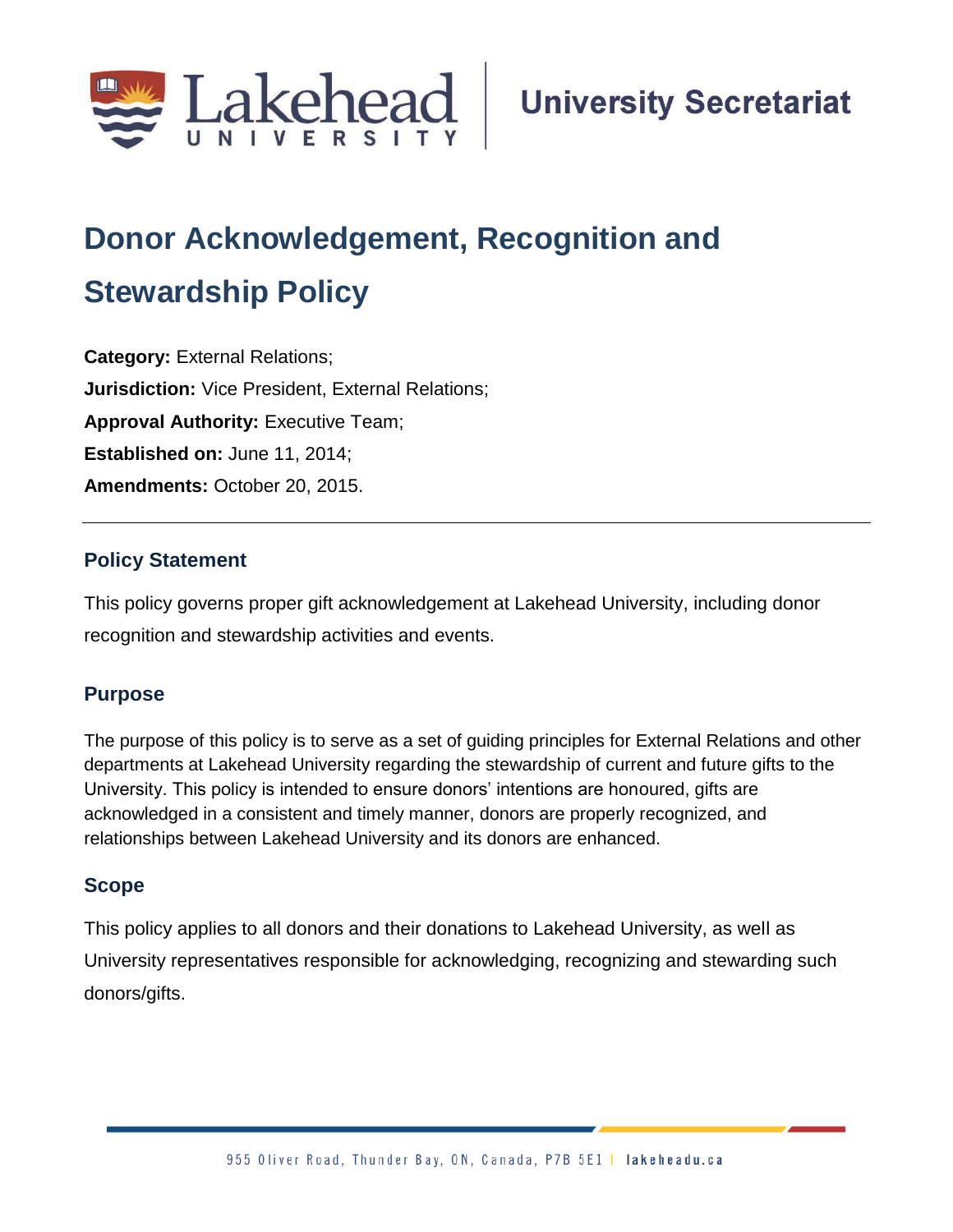## **Principles and Responsibilities**

Account Managers are responsible for ensuring proper gift acknowledgement, donor recognition, and stewardship of their assigned donors to Lakehead University, and for facilitating gift acknowledgement by additional members of the University community where appropriate.

Where an unsolicited gift of \$5,000 or greater is received, an Account Manager shall be assigned by the Philanthropy Director to ensure that proper acknowledgement, recognition, and stewardship of the donor/gift takes place.

## **Acknowledgement**

All donations received by External Relations shall be recorded in the donor database. A charitable tax receipt, signed by the appropriate director, will automatically be issued for donations of \$20.00 or more, for those gifts that meet Canada Revenue Agency's (CRA) definition of a charitable donation.

In addition to the charitable tax receipt, gifts to Lakehead University shall be acknowledged as follows:

- Account Managers shall provide a personal thank you for all gifts.
- Additionally, acknowledgements for gifts of \$5,000.00 and over shall be provided by the appropriate Dean/Vice-Provost/most senior position, and by the Principal, Orillia Campus for those gifts pertaining to the Orillia Campus.
- Additionally, acknowledgements for gifts of \$25,000.00 and over shall also be provided by the Vice-President External Relations.
- Additionally, acknowledgements for gifts of \$100,000.00 and over shall also be provided by the President and Vice-Chancellor; and,
- Additionally, acknowledgements for gifts of \$1,000,000.00 and over shall also be provided by the Chancellor.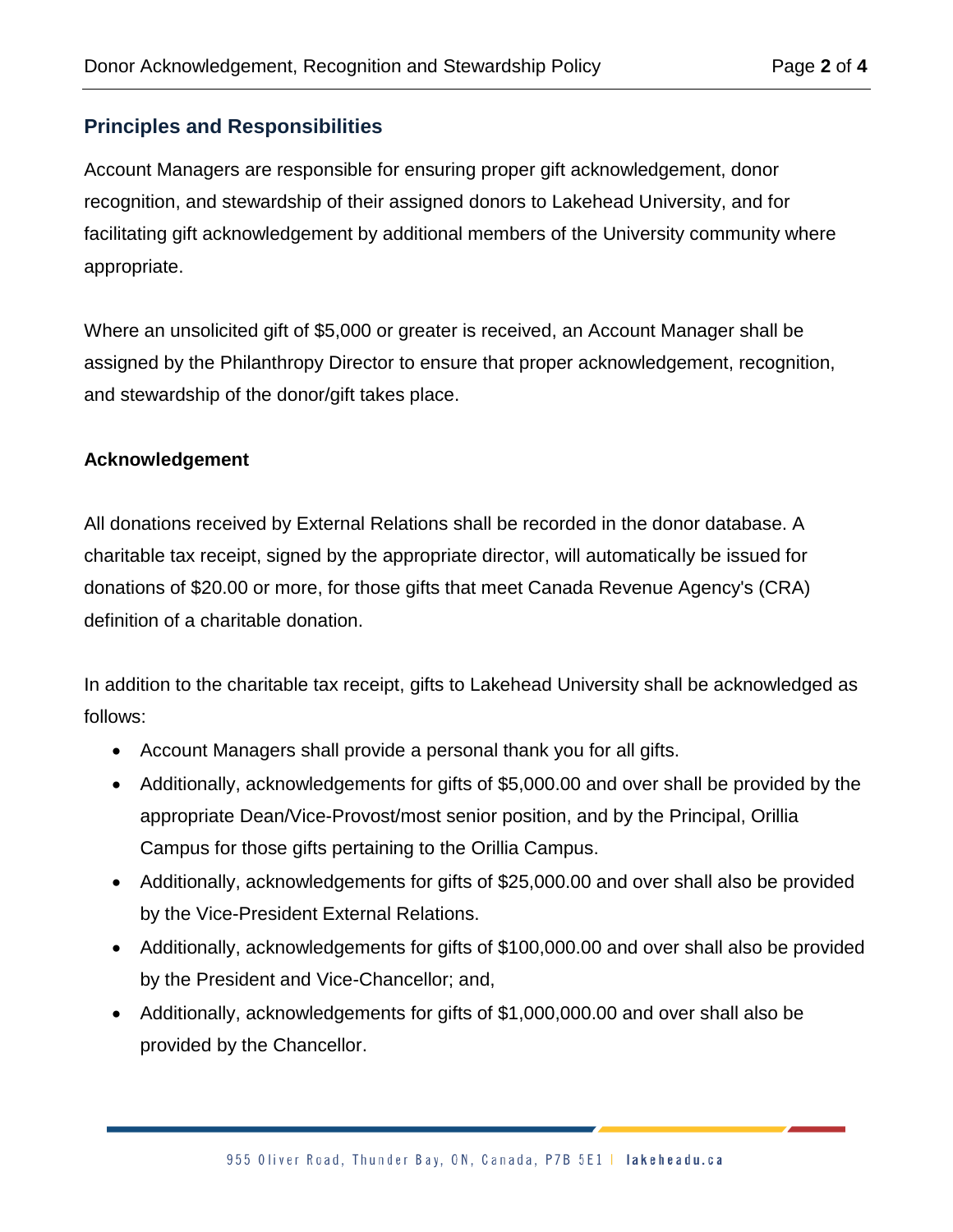## **Recognition**

Lakehead University wishes to recognize the generosity and commitment of our donors who support the mission of the University with a gift. Recognition is given on the basis of a single payment gift, a contribution pledged over time, or a documented planned gift to the University. A mutually agreed upon recognition plan is outlined in a gift agreement for all contributions of \$5,000.00 or greater.

In the event of an anonymous gift, a donor's wish to remain anonymous, and level of anonymity, shall be honoured.

#### **Stewardship**

In addition to gift acknowledgements, the University may recognize donors through a special event or announcement and on-going donor and stewardship opportunities to strengthen the link between the donor and the institution to build trust, credibility and gratitude through acknowledgement, recognition and accountability.

Lakehead University shall provide donors of endowed funds an annual financial report of their fund. In the case of student awards, information about the award recipient shall also be shared annually.

**Review Period:** 2 years; **Date for Next Review:** To be determined; **Related Policies and Procedures:** To be determined; **Policy Superseded by this Policy:** None.

The University Secretariat manages the development of policies through an impartial, fair governance process, and in accordance with the Policy Governance Framework. Please contact the University Secretariat for additional information on University policies and procedures and/or if you require this information in another format.